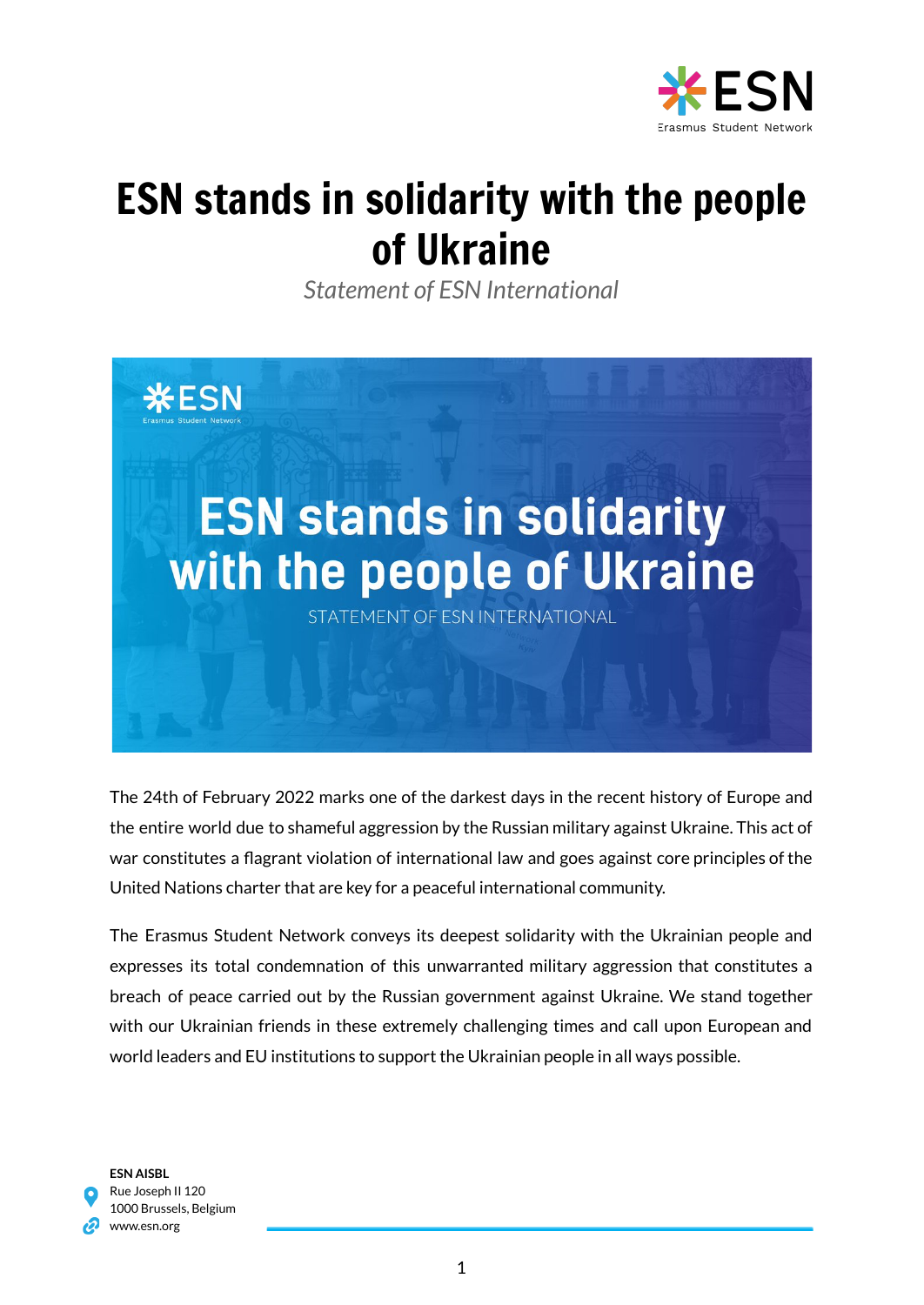

The Erasmus Student Network has among its core values in the idea of Europe as an area of peace and cultural exchange. Our continent has lived through enough dark days due to autocratic-led aggression. The use of military force has no place in our time. As a youth organisation working on international student mobility, we believe that exchanges build intercultural understanding and can improve geopolitical relations, gradually helping to build a better world. Our volunteers around Europe work tirelessly to promote understanding and solidarity among people from all countries and backgrounds. Efforts built up with the investment of time and resources by young people and volunteers through our network or other youth organisations are expunged with the acts of aggression and war we see today.

Our Network is committed to supporting Ukrainian students and young people across Europe in all ways possible. Ukrainian mobile students abroad should be offered support adjusted to their need and their safety should be guaranteed. If needed, visa periods should be extended if students wish to remain in their hosting cities.

ESN Ukraine joined the Erasmus Student Network in 2019, and since then, has been supporting hundreds of students coming to Ukraine to discover their country and learn about their history, as well as engage Ukrainian students and inform them about opportunities abroad. ESN´s aim is to safeguard the rights and safety of students and our volunteer members, calling for leaders around Europe to ensure emergency support for displaced students and young people. Even today, ESN Ukraine continues to support international students who are currently still in the country, as they have always done. We thank them for their commitment and work to support others in the most difficult of times.

The Erasmus Student Network would like to stress that young people in Russia are not its Government. They are also suffering the consequences of decisions taken above their heads, undoing the work civil society organisations have built within Russia. Educational and cultural exchanges with young Russians and civil society help to plant the seeds of a better future of peace and cooperation, and restricting these opportunities would be detrimental for the development of a vibrant civil society that can push against these terrible acts. Russian students abroad should also be supported in these difficult times for them.

The act of war against Ukraine does not only affect Ukrainians: it is a direct attack against all peace-loving citizens of Europe and the world and an affront to all of us who believe in a world based on solidarity and cooperation. We encourage everyone who can support Ukraine in all